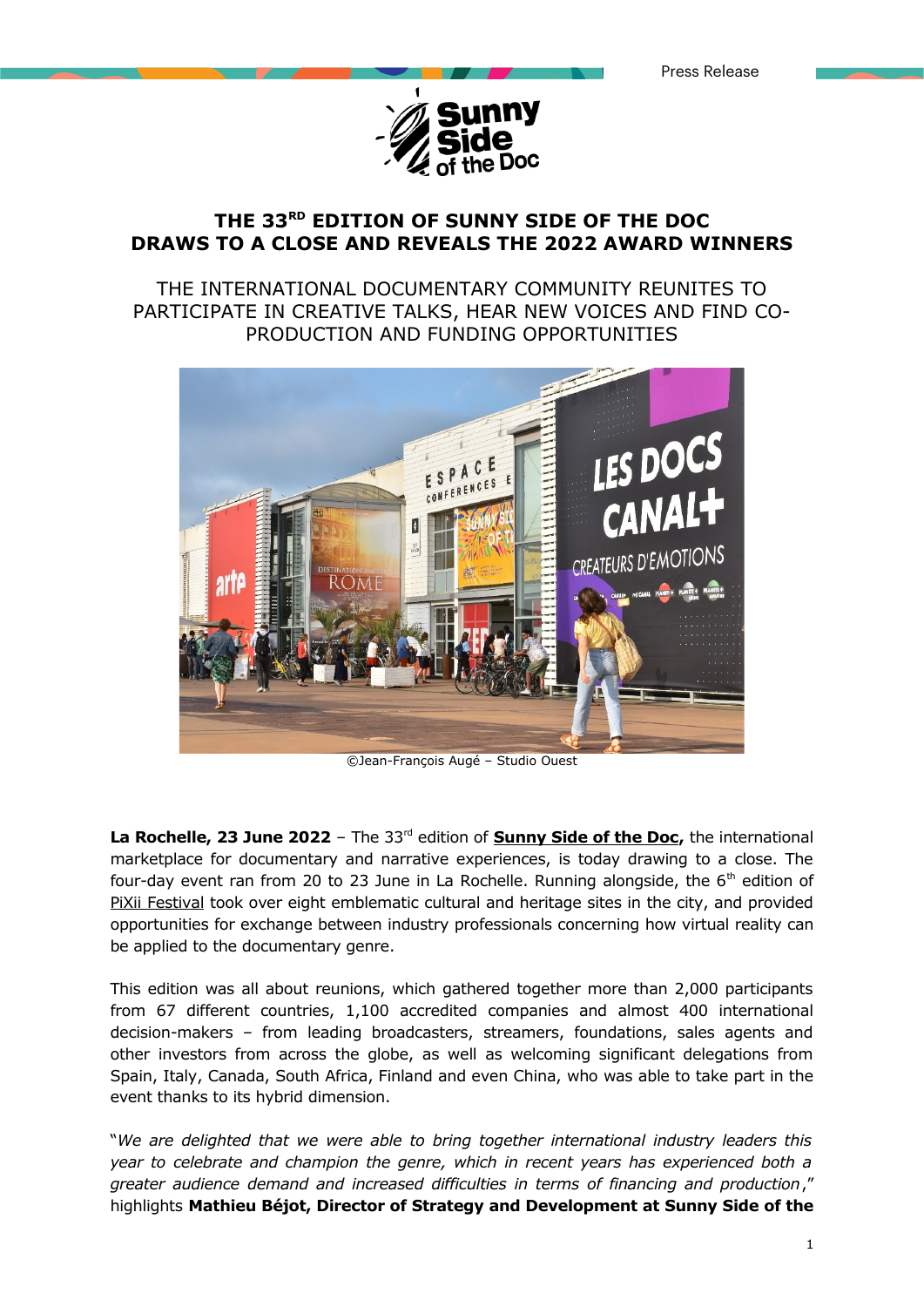**Doc.** "*The documentary genre is recovering from the health crisis more slowly than others. We must now find spirited ways to collaborate internationally, to be able to meet new partners, not only for funding opportunities but also for the creative side too. This is the challenge for a marketplace like Sunny Side of the Doc and what also makes it so important for the sector*".

With **New Voices** as the central theme for the 2022 programme, compelling and exciting stories from around the world were heard throughout the event. These *New Voices* - which were particularly showcased during the pitch sessions - include not only emerging talent from all age groups (such as filmmakers making their first or second film, or new and less experienced producers), but also industry professionals from under-represented communities and countries.

The new pitch sessions have generated a lot of interest, debate and emotion. **Tom Koch**, Vice President of **PBS International**, Sponsor of the History Pitch said: *"PBS International is proud to continue its sponsorship of the History Pitch at Sunny Side of the Doc. In the face of the enormity of world events, history programmes are absolutely essential, vital and deeply needed."*

Industry professionals were able to attend conferences featuring presentations from major international players including PBS, NHK, France Télévisions, Docu Box Nairobi, Sodec, Arte, RTBF, Rai and Telefilm Canada, Canal+ Group... who gave an insight into the current state of the industry, the on-going projects and potential growth strategies for the future.

Among the highlights of the week: the call for international projects launched by France Télévisions and its International Coproductions department, with ZDF (Germany), Channel 4 (UK), CBC (Canada), SVT (Sweden), ORF (Austria) and ABC Australia. Another panel focused on distribution which showed how broadcasters and global streamers have greatly contributed to the growth of documentaries and allowed the genre to take risks. The Talent Hub Ukraine highlighted a dozen Ukrainian producers and directors to support them and facilitate their contact with the international community. In addition, the open stage of the Level Up - a space for short presentations - offered inspiring sessions on very targeted topics.

Alongside the market, the 6th edition of PiXii – the international festival of digital cultures and veritable innovation lab for Sunny Side of the Doc – presented the crème de la crème from the sector to industry delegates and La Rochelle locals. From 18 to 23 June, eight of La Rochelle's emblematic sites welcomed a wide audience captivated by 15 different experiences combining virtual reality, augmented reality and apps. More than a thousand festival-goers got involved in these immersive experiences at heritage sites such as Tour De La Chaîne (Centre Des Monuments Nationaux), the Natural History Museum, Musée Du Nouveau Monde, La Rochelle city hall, Maison Henri II (Centre Intermondes), Saint-Sauveur church, the forecourt of the Espace Encan and the Tourist Information Centre.

"*Thanks to technology and the different works presented as part of the festival, we were able to reach an even wider audience than those accustomed to traditional documentaries*," explains **Stéphane Malagnac, Head of Innovation and PiXii Festival**. "*The immersive approach elicits more emotion, understanding and empathy from the audience. The user becomes an actor in and truly lives the experience. And that's why this year's programme has offered many unforgettable highlights.*"

**The 34th edition of Sunny Side of the Doc will take place on 19 to 22 June 2023, and the 7th edition of PiXii Festival will begin on Saturday 17 June 2023.**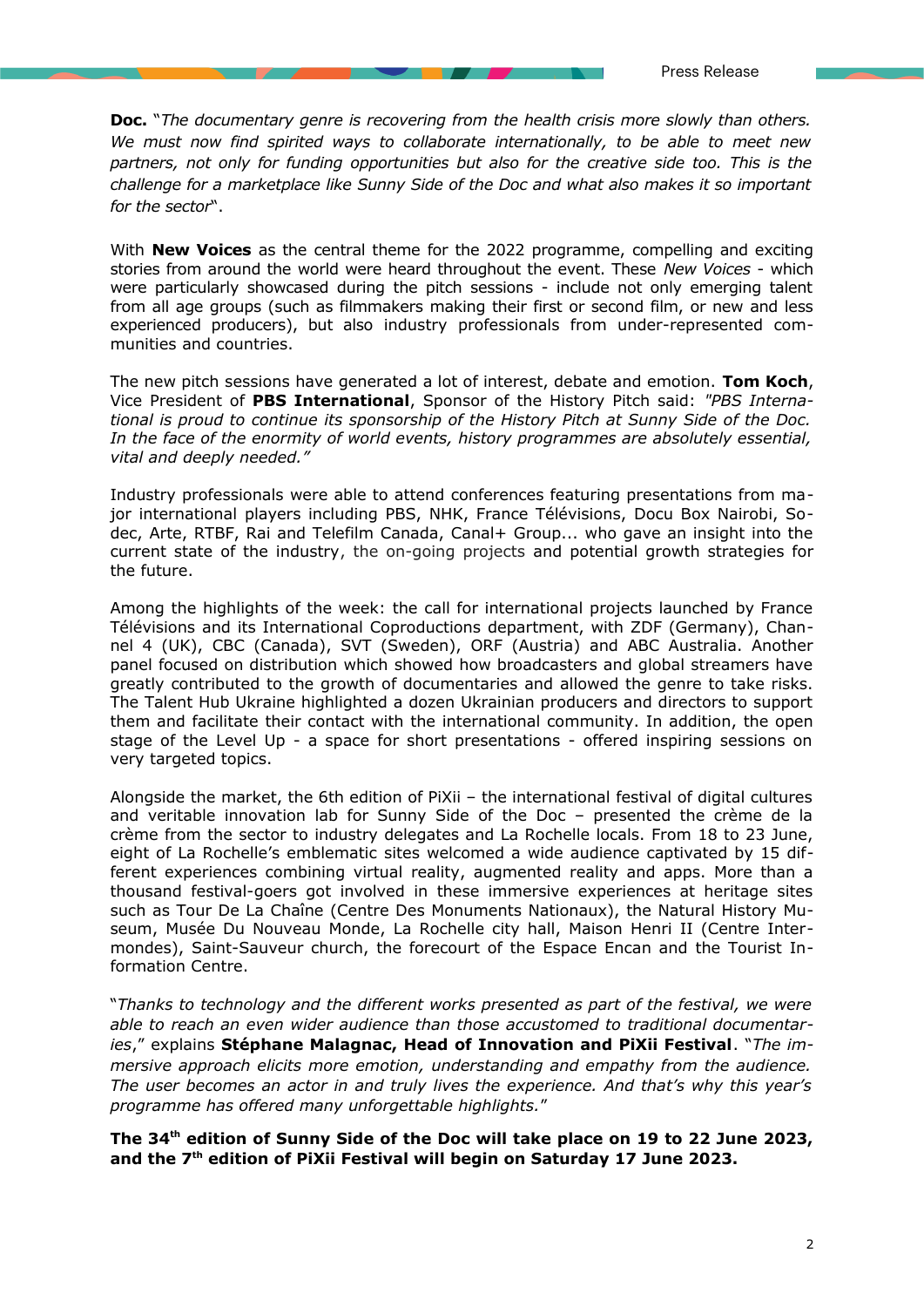# **2022 WINNERS**

#### **PITCHING SESSIONS WINNERS**

#### **BEST GLOBAL ISSUES PITCH**



*An award sponsored by RTBF* **SHE Produced by:** Antropica S.r.l. (Italy) **Directed by:** Parsifal Reparato

#### **BEST ARTS & CULTURE PITCH**



*An award sponsored by West Lake International Documentary Festival*

**THE HIDDEN EYE Produced by: Wanda Films (Spain) Directed by:** Carlota Nelson

#### **BEST IMMERSIVE EXPERIENCES PITCH**



*An award sponsored by France TV Story Lab* **JACOB'S JOURNEY Produced by:** Infinite Frame Media (Canada) **Directed by:** Joanne Popinska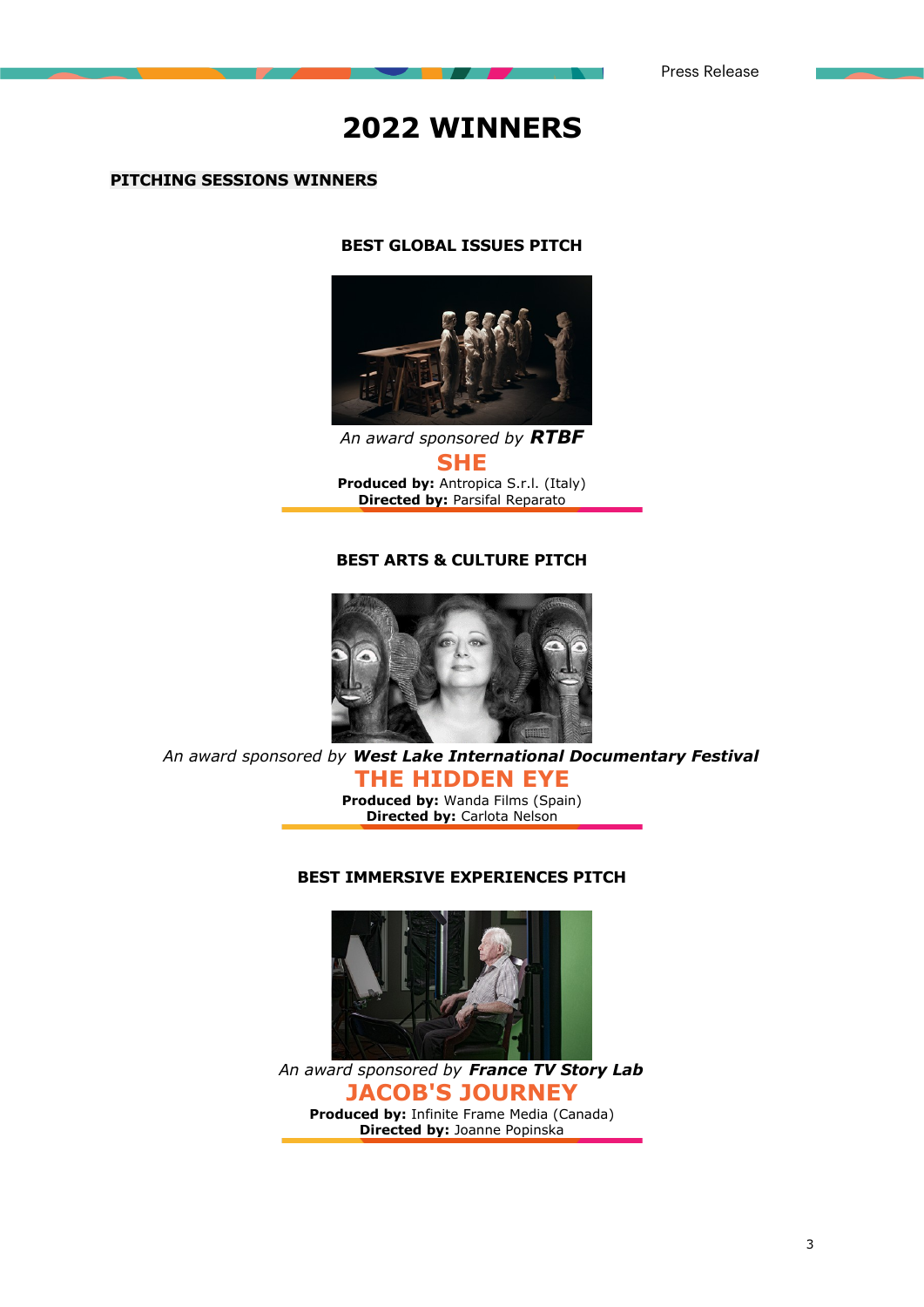#### **BEST WILDLIFE & CONSERVATION PITCH**



*An award sponsored by [Love Nature](https://lovenature.com/) & [Blue Ant Media](https://blueantmedia.com/)* **THE BIG LITTLE THINGS Produced by:** Saint Thomas Productions (France) / Red Nature Films (South Africa) **Directed by:** Muneera Sallies

#### **BEST SCIENCE PITCH**



*An award sponsored by France Télévisions*

**AYAHUASCA Produced by:** Ey Up Films (United Kingdom) **Directed by:** Bruce Gill

#### **BEST HISTORY PITCH**



*An award sponsored by PBS International* **THE FACTORY'S BASEMENT**

**Produced by:** Grifa Filmes (Brazil) **Directed by:** Gustavo Ribeiro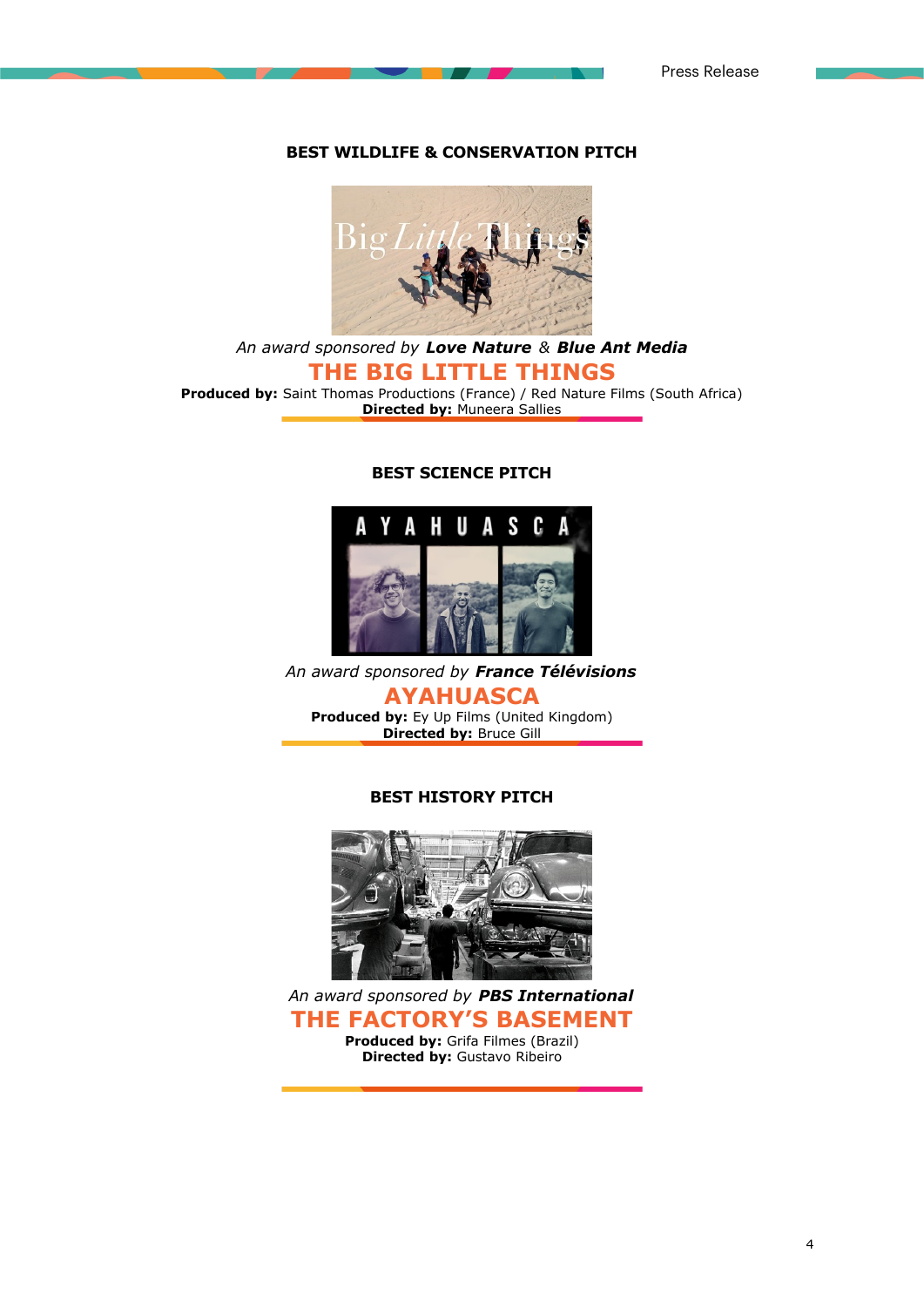Press Release

#### **BEST NEW VOICES TALENT HUB PITCH**



**NOTHING CALLED HOME Produced by**: Maurice & Morrise (United Arab Emirates) **Directed by**: Arkus

#### **BEST DIGITAL NA(RRA)TIVE STORIES PITCH**



**A VERY HOT SUMMER IN NEW YORK CITY Produced by:** Binge Audio (France) **Directed by:** Anne-Cécile Genre & Marine Pradel









france.tv

france.tv<br>StoryLab

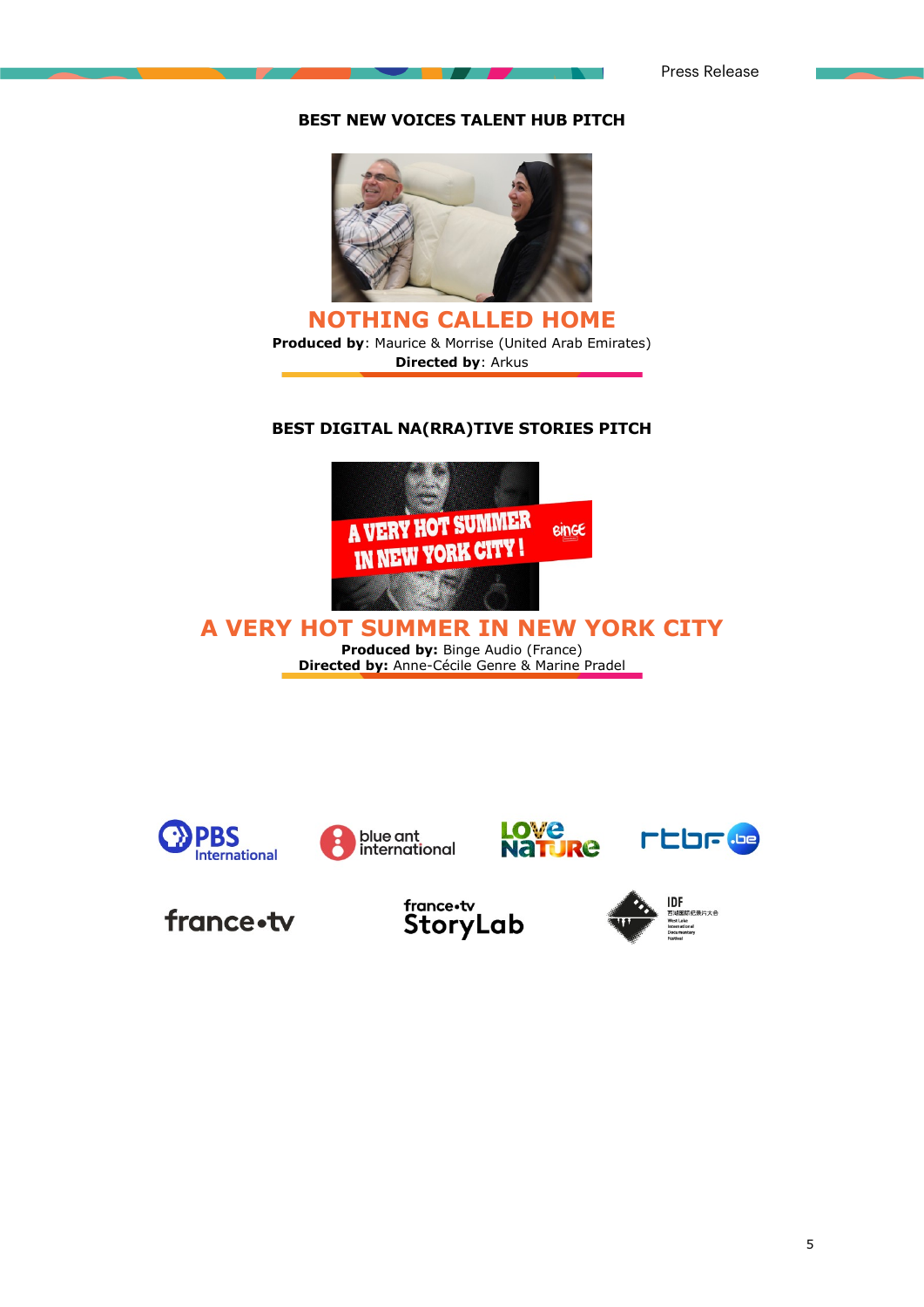#### **PiXii FESTIVAL WINNER**

#### **LA ROCHELLE CONURBATION AUTHORITY PIXII GRAND PRIX**





**SPECIAL PRIZES WINNERS**

### **INSTITUTE OF DOCUMENTARY FILM AWARD**

**LIBERATION DIARIES Produced by:** Ladoc (Italy) **Directed by:** Matteo Parisini

# **CRISTAL PUBLISHING CREATION PRIZE**

**THE FACTORY'S BASEMENT**

**Produced by:** Grifa Filmes (Brazil) **Directed by:** Gustavo Ribeiro

# **ALHAMBRA STUDIOS POST-PRODUCTION PRIZE**

**FINDING HOME**

**Produced by:** Iliade et Films (France), AnimaDocs (Bulgaria) **Directed by:** Maria Stanisheva

# **INVR.SPACE PRIZE**

**JACOB'S JOURNEY**

**Produced by:** Infinite Frame Media (Canada) **Directed by:** Joanne Popinska

# **AWARD DOCS UP FUND AND THE IMPACT SOCIAL CLUB**

**SHE Produced by:** Antropica S.r.l. (Italy) **Directed by:** Parsifal Reparato